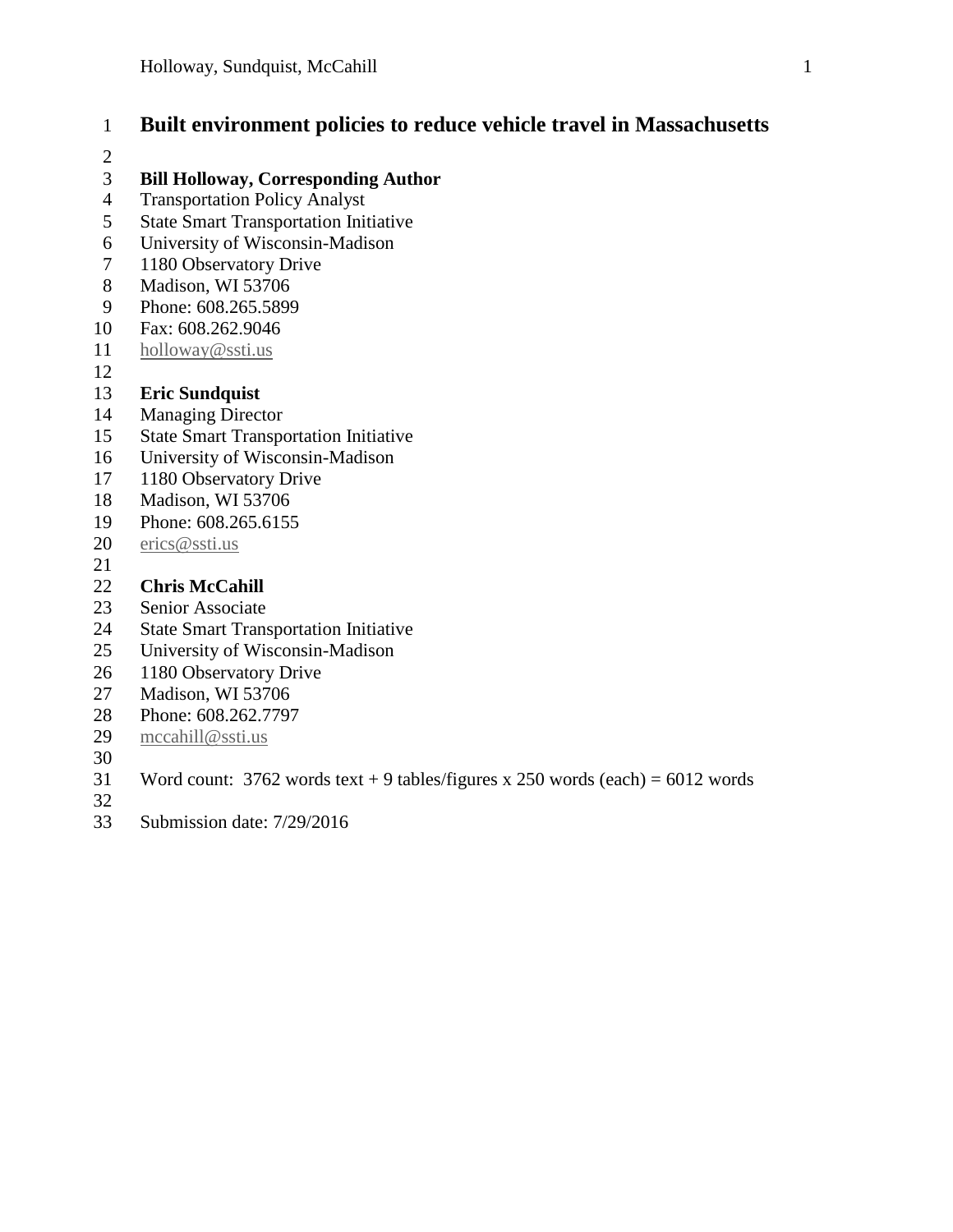#### **ABSTRACT**

Smart growth policies that reduce the distance between origins and destinations and

facilitate non-auto modes of transportation present one of the most plausible paths

towards a long term reduction in total vehicle-miles traveled (VMT) and associated

emissions. While the implementation of any single smart growth policy may make only a

 small change in travel behavior, the combined effect of multiple changes to the built environment can be substantial.

 The goals of this study were to determine—using land use, demographic, and passenger VMT data for the Commonwealth of Massachusetts—the importance of built environment variables in influencing household vehicle-miles traveled, and to evaluate the passenger VMT reduction potential of smart growth policy packages in the state. Among the built environment variables evaluated, land use mix (the average distance between homes and the nearest retail establishment) and household density had the largest impacts on passenger VMT. Other built environment variables found to exert significant influence on passenger VMT include sidewalk coverage, intersection density, managed parking, and the distance from homes to the nearest transit stop. By enacting policies to change these built environment variables, Massachusetts could reduce statewide passenger VMT by 13.6% below the business-as-usual scenario

by 2040. If policies to shift projected population gains in the state towards lower-VMT

communities are enacted in addition to these built environment changes, VMT could be

reduced by a total of more than 15%.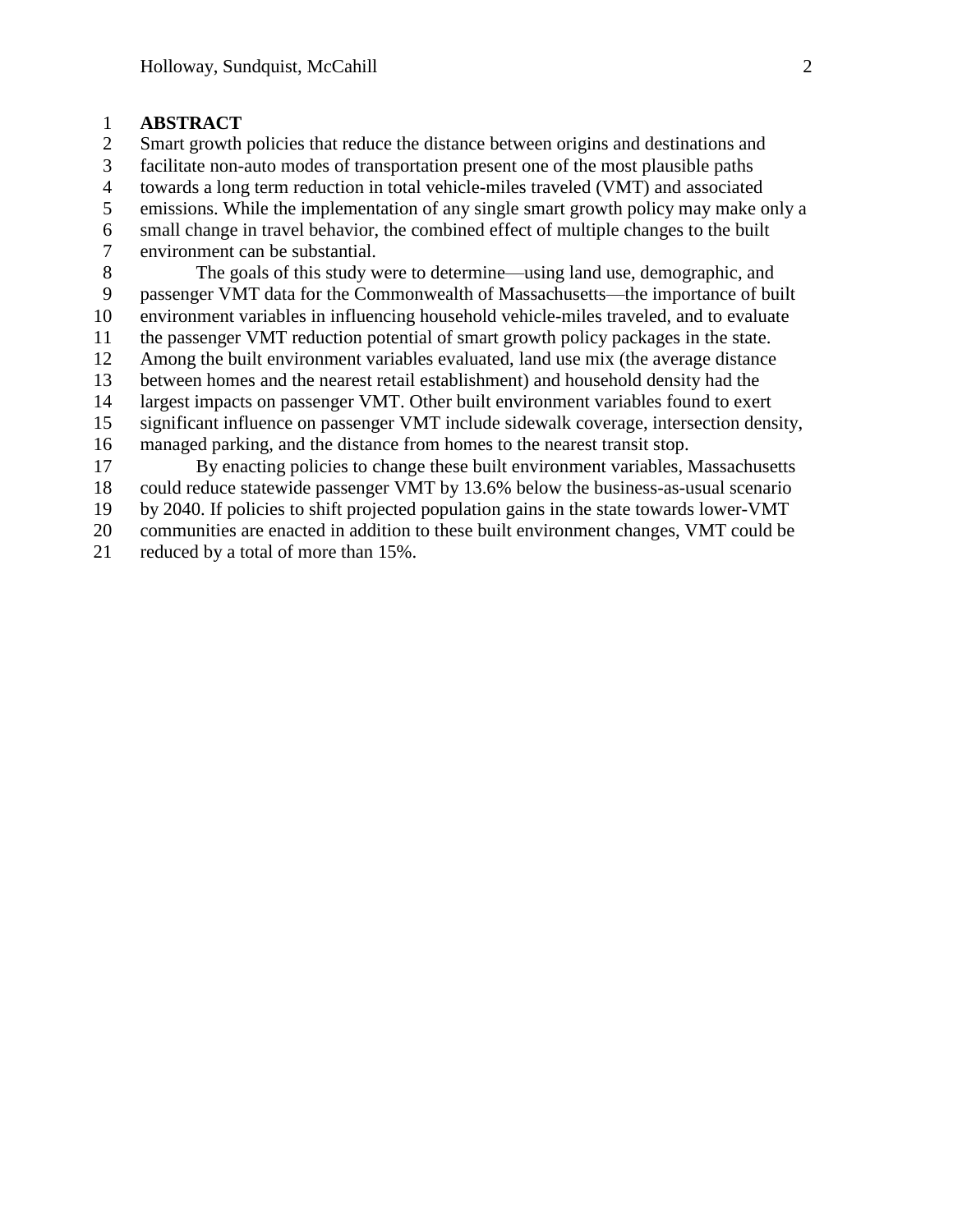#### **INTRODUCTION**

- Smart growth, the development of more compact communities that enable people to get
- around more easily without a car, is an increasingly popular tool to boost the efficiency of
- public infrastructure investments, lower transportation costs, and reduce emissions. This
- research expands on the previously documented connection between the built
- environment and travel demand through the use of detailed land use, demographic, and
- travel data to determine the relative importance of different built environment variables in
- influencing household vehicle-miles traveled (VMT), and to evaluate the VMT reduction
- potential of actionable policy packages in Massachusetts.

#### **BACKGROUND**

- Driving behavior is influenced by many different factors, which can largely be classified
- as demographics (*1*) the cost driving (*2*), and the built environment (*3*). However,
- because governments cannot do much to change their demographics, and policies that
- directly increase the cost of driving, such as raising fuel taxes, tend to be unpopular,
- smart growth policies that change the built environment may present a more plausible
- paths towards a long term reduction in total vehicle-miles traveled (VMT). While the
- implementation of any single smart growth policy may make only a small change in
- travel behavior, the combined effect of multiple changes to the built environment can be
- substantial (*4)*.
- The smart growth strategies below can reduce VMT in four primary ways:
- 
- 21 1. Reduce the distance between origins and destinations;
- 2. Increase mobility for alternative (non-single occupant vehicle) modes of transportation by improving safety, convenience, or network connectivity;
- 3. Increase the cost of driving relative to other modes;
- 4. Reduce the need to travel

### **Improved Transit Access**

- Simply making transit available as an alternative to driving can reduce VMT. People
- living in walkable neighborhoods with transit access tend to use transit significantly more
- than people living in other areas (*3*). A meta-analysis of studies focused on the
- connection between the distance between households and their nearest transit stop found
- that every one percent increase in a household's distance to transit is associated with a
- 0.05 percent increase in household VMT (*4*).

### **Mixed Land Uses**

- Mixing land uses—locating residential, commercial, cultural, institutional and other uses
- in close proximity—reduces the distance between homes, workplaces, shops, schools,
- and other destinations, making transit, walking, and biking more viable alternatives to
- single-occupant car travel and reducing the miles driven by those who choose to drive.
- People living in communities with highly mixed land uses have been found to drive an
- average of 1.1 fewer miles per day than those living in areas with more segregated land
- uses (*5*). Another study that compared two suburban communities in North Carolina with
- similar demographic characteristics, one of which was new urbanist and the other which
- was a more conventional suburb, found that while the amount of leisure time involving
- physical activity was similar for residents in both communities, those in the new urbanist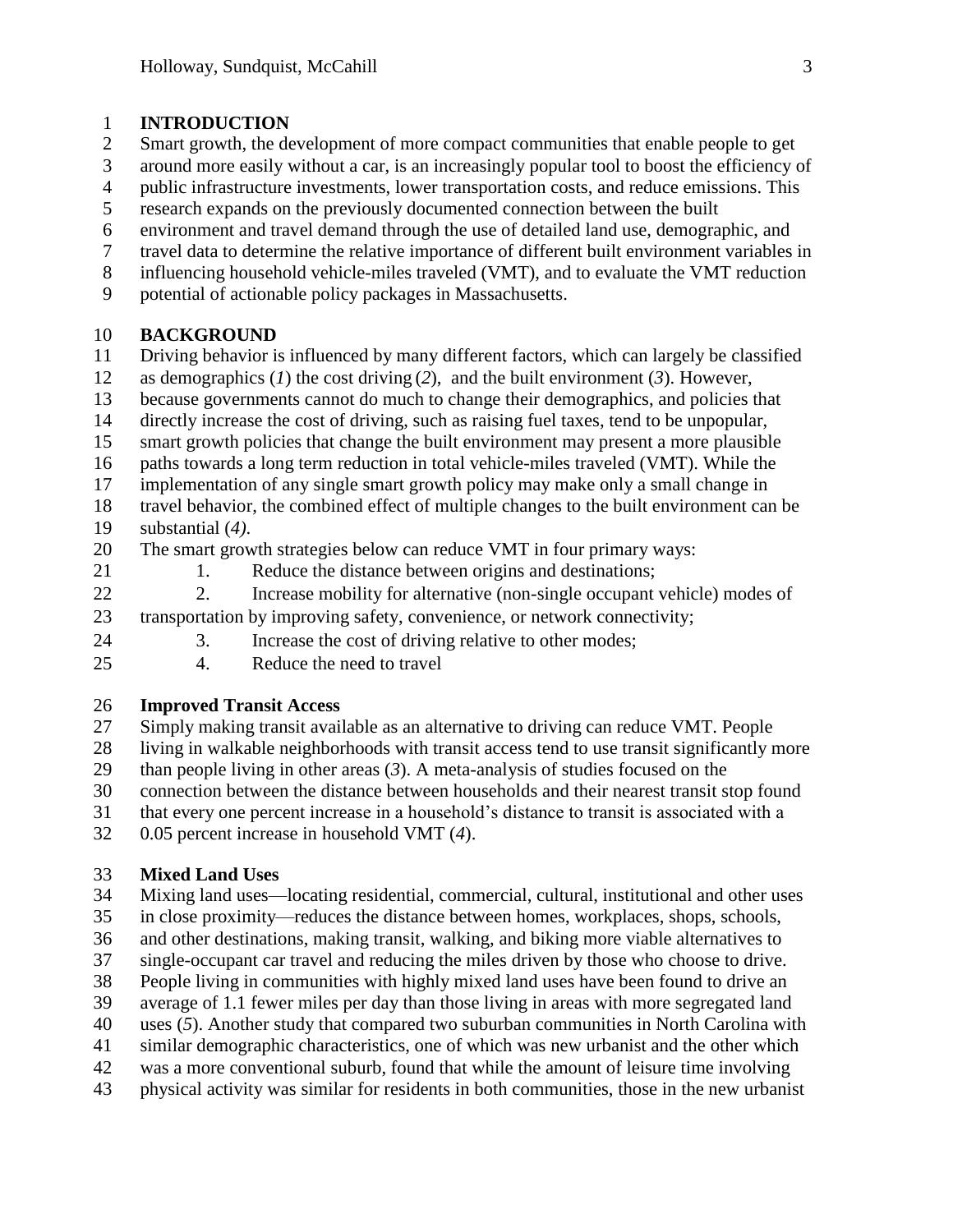- community did 40-55 minutes more walking and biking each week than those in the
- conventional suburb, and that these walking and biking trips supplanted car trips (*3*).

#### **Increased Density**

- It has been well documented that areas with higher residential densities tend to have
- lower average VMT. One study that compared older more urban parts of Phoenix to
- newer inner suburban areas and the most recently built developments on the urban fringe
- found that residents in the older, denser neighborhoods drove 30 percent fewer miles than
- those in the inner suburbs and 70 percent less than those living in the newest, least dense
- neighborhoods at the edge of the urban area (*3*). A 2002 study, which analyzed the link
- between residential density and VMT in Los Angeles, Chicago, and San Francisco found
- that higher densities in all three cities were associated lower household VMT (*6*). Finally,
- Cervero and Murakami estimated the elasticity of VMT with respect to density to be -
- 0.38 based on their analysis of VMT and population density in 370 urbanized areas in the US (*7*).

#### **Reduced Road Capacity**

- Reducing road capacity has also been shown to reduce VMT. A 1998 study found an
- average traffic reduction of 25 percent following 100 road capacity reduction projects in
- Europe, North America, Australia, and Japan (*3*). Conversely, increasing capacity has
- been shown to increase per capita car travel (*8*).

#### **Street Network Connectivity and Density**

- The connectivity and density of the street network are key variables affecting the ability
- and likelihood of people to use alternative modes of transportation. Dense connected
- networks allow for more direct routes between places. In fact, intersection density has
- been shown to be one of the greatest predictors of walking and bicycle mode shares (*5*).
- Areas with high connectivity for walkers and bikers and low connectivity for cars, such
- as neighborhoods with cul-de-sacs that have sidewalk shortcuts, have been found to have
- some of the highest rates of walking and biking (*9*).

### **Complete Streets**

- "Complete streets," those built for all users—bicycles, pedestrians, transit riders, etc.—
- can reduce VMT by increasing the comfort, safety and convenience of non-auto modes.
- A recent review of the impact of strategies to promote bicycling to reduce VMT and
- greenhouse gas emissions found that improving bicycle infrastructure generally increases
- bicycling and reduces VMT (*10*). Other features common to complete streets such as on-
- street parking, curbs, sidewalks, and bicycle lanes have also been shown to reduce VMT.
- The presence of any one of these features was shown to increase travel by alternate
- modes and to reduce driving mode share by up to 5 percent (*5*).

### **Parking Management**

- Parking management includes a variety of policies and programs that result in a more
- efficient allocation of parking resources. Parking management strategies include reducing
- or eliminating parking minimums, installing parking meters in places where demand for
- streetside parking exceeds supply, and "parking cash-out" programs, where employers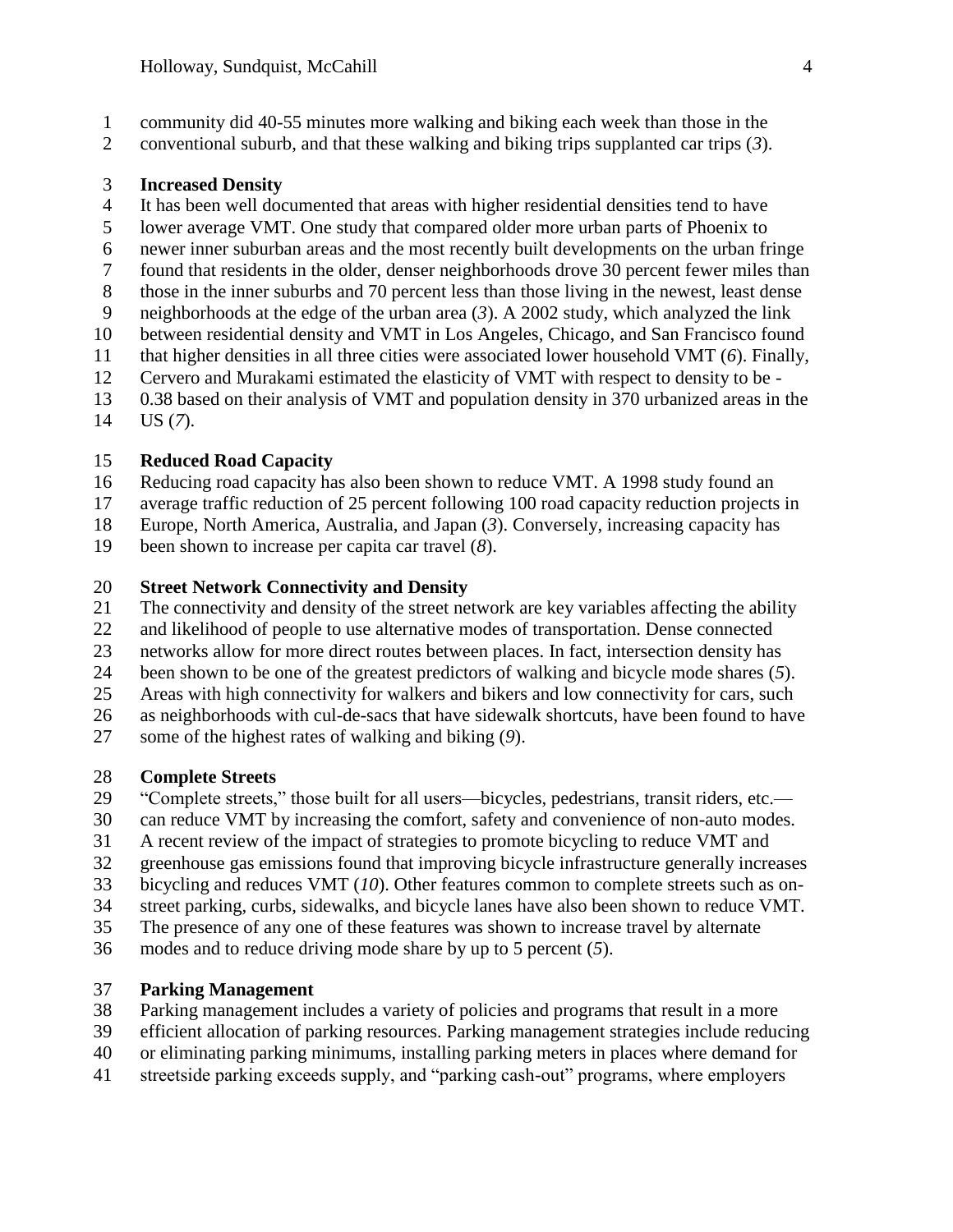- 1 give employees the option of receiving a cash payment equal to the cost of the parking
- 2 subsidy that employers would otherwise provide employees.
- 3 A 2006 analysis of previous studies on parking cash-out programs found that a
- 4 financial incentive of \$46 per month (1995 dollars) would reduce parking demand by an 5 average of 26 percent (*11*).

#### 6 **METHODOLOGY**

- 7 This study involved three primary tasks:
- 8 1. Conduct an empirical analysis to assess the relative importance of various 9 built environmental variables in influencing daily passenger VMT.
- 10 2. Develop statewide passenger VMT projections for 2020, 2030, and 2040 11 under a business-as-usual scenario.
- 12 3. Develop policy scenarios and assess their likely VMT-reduction impacts
- 13 in 2020, 2030, and 2040.
- 14 *Data Sources*
- 15 [TABLE 1](#page-4-0) details the data sources used in the study.

#### 16 **TABLE 1 Data Sources**

<span id="page-4-0"></span>

| <b>Data</b>                  | <b>Description</b>                | <b>Date</b> | <b>Source</b>               |
|------------------------------|-----------------------------------|-------------|-----------------------------|
| Massachusetts parcel         | Tax-parcel geodatabase,           | June, 2015  | Metropolitan Area           |
| database                     | including locations, lot and      |             | <b>Planning Council</b>     |
|                              | building size, and land use codes |             | (MAPC)                      |
|                              | for all parcels in Massachusetts* |             |                             |
| Massachusetts road           | Geodatabase containing            | June, 2014  | <b>Massachusetts Office</b> |
| inventory                    | information about the road        |             | of Geographic               |
|                              | network, including sidewalks and  |             | Information                 |
|                              | speed limits                      |             | (MassGIS)                   |
| Massachusetts bicycle        | Geodatabase containing            | August,     | MassGIS                     |
| facility inventory           | information about the existing    | 2013        |                             |
|                              | and planned network of on- and    |             |                             |
|                              | off-road facilities               |             |                             |
| Massachusetts rail           | Geodatabase containing            | January,    | Massachusetts               |
| inventory                    | information about the             | 2012        | Department of               |
|                              | Commonwealth's rail network,      |             | Transportation              |
|                              | including commuter rail stations  |             | (MassDOT)                   |
| MBTA bus routes and          | GIS layer containing the          | July, 2014  | <b>MassGIS</b>              |
| stops                        | locations of bus routes and stops |             |                             |
|                              | in the Boston area                |             |                             |
| MBTA rapid transit routes    | GIS layer containing the          | September,  | <b>MassGIS</b>              |
| and stops                    | locations of rapid transit routes | 2014        |                             |
|                              | and stops in the Boston area      |             |                             |
| Non-MBTA regional            | GIS layers containing the         | August,     | MassDOT                     |
| transit authority bus routes | locations of bus routes and stops | 2012        |                             |
|                              | outside of the Boston area        |             |                             |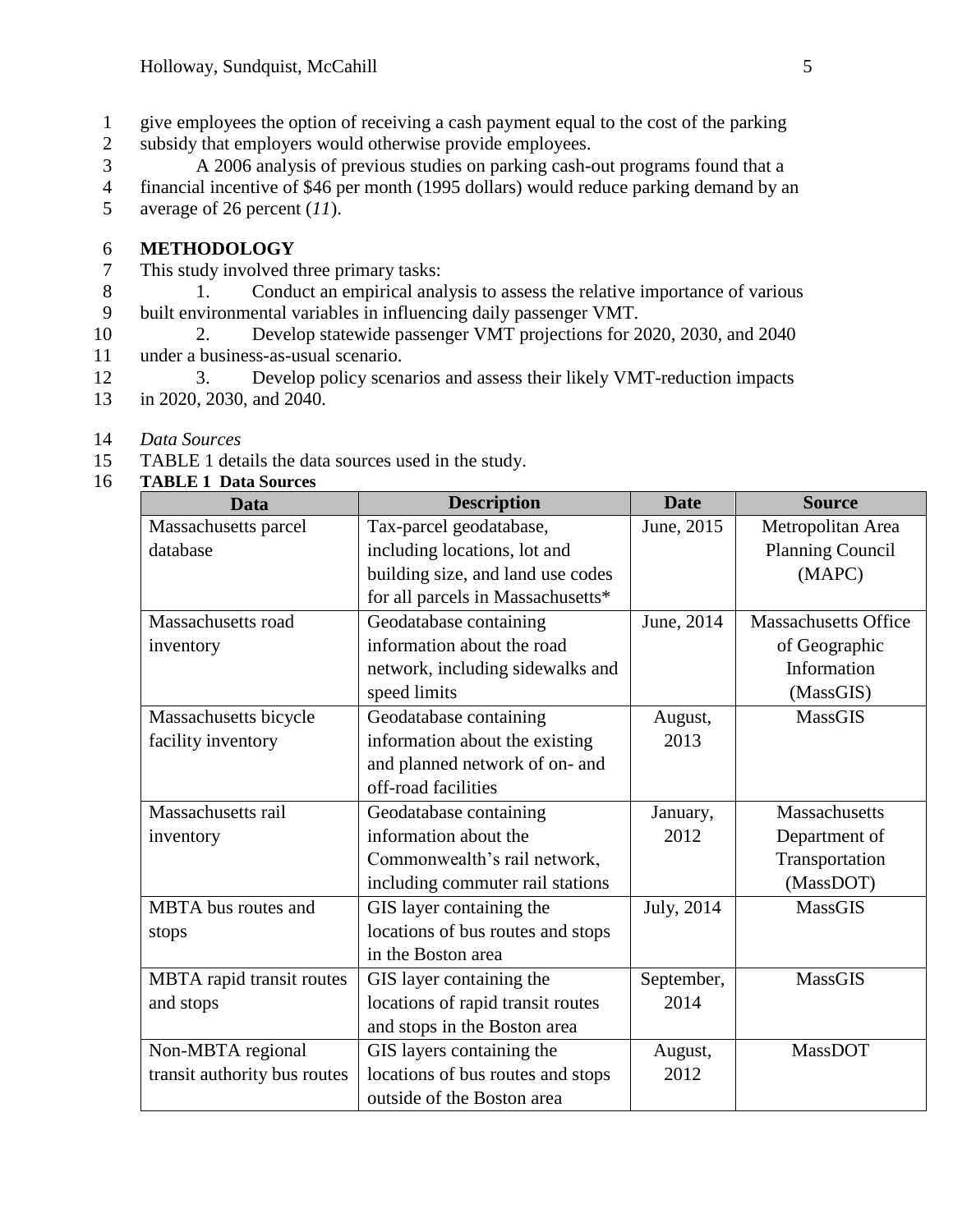| Data                                                                                              | <b>Description</b>                | <b>Date</b> | <b>Source</b>    |  |  |
|---------------------------------------------------------------------------------------------------|-----------------------------------|-------------|------------------|--|--|
| VMT by census block                                                                               | Average daily vehicle-miles       | July, 2015  | <b>MAPC</b>      |  |  |
| group                                                                                             | traveled by different vehicle     |             |                  |  |  |
|                                                                                                   | types by quarter during the 2008- |             |                  |  |  |
|                                                                                                   | 2011 period                       |             |                  |  |  |
| Demographic projections                                                                           | Summary population, household,    | July, 2015  | <b>MassDOT</b>   |  |  |
| to 2040 by municipality                                                                           | and employment statistics for     |             |                  |  |  |
|                                                                                                   | every Massachusetts municipality  |             |                  |  |  |
| Population and households                                                                         | Population and household          | 2011        | <b>US Census</b> |  |  |
| by block group, 2010                                                                              | information from the most recent  |             |                  |  |  |
|                                                                                                   | <b>US Census</b>                  |             |                  |  |  |
| Massachusetts                                                                                     | Document assigning all            | July, 2008  | <b>MAPC</b>      |  |  |
| <b>Community Types</b>                                                                            | Massachusetts municipalities to   |             |                  |  |  |
|                                                                                                   | one of five different Community   |             |                  |  |  |
|                                                                                                   | Types.                            |             |                  |  |  |
| *Note: Due to errors in the parcel database for Nantucket Island, Nantucket was excluded from the |                                   |             |                  |  |  |

#### 1 **Empirical Analysis**

analysis.

2 The goal of the empirical analysis was to develop one or more models linking built

- 3 environment variables to total daily household passenger VMT. The analysis was
- 4 conducted at the block group level; each block group in Massachusetts was assigned a 5 score on each of the six following metrics:
- 

6 1. Household density – households per square mile of land area

- 7 2. Average distance to transit average distance from residential parcels to 8 the nearest bus, rapid transit, or commuter rail stop via the road network
- 9 3. Average distance to retail (a measure of land use mix) average distance 10 from residential parcels to the nearest retail establishment nearest via the road network
- 11 4. Intersection density number of intersections linking at least three road 12 segments per square mile of land area

13 5. Sidewalk coverage – fraction of the road network with a sidewalk on at 14 least one side

15 6. Managed parking – block groups with at least one single-use parking 16 structure within one mile of their boundaries are scored 1, others receive a score of 0.

- 17 Due to a lack of data, the existence of a nearby single-use parking structure was used as a
- 18 proxy for managed parking because they are associated with a scarcity of free parking.
- 19 Results from the model indicate that nearby single-use parking structures are associated
- 20 with lower household VMT, suggesting its validity as a proxy for managed parking in the
- 21 area.

22 After each block group was categorized based on the six variables above, a 23 multiple linear regression was conducted to assess the influence of each variable on

24 household passenger VMT.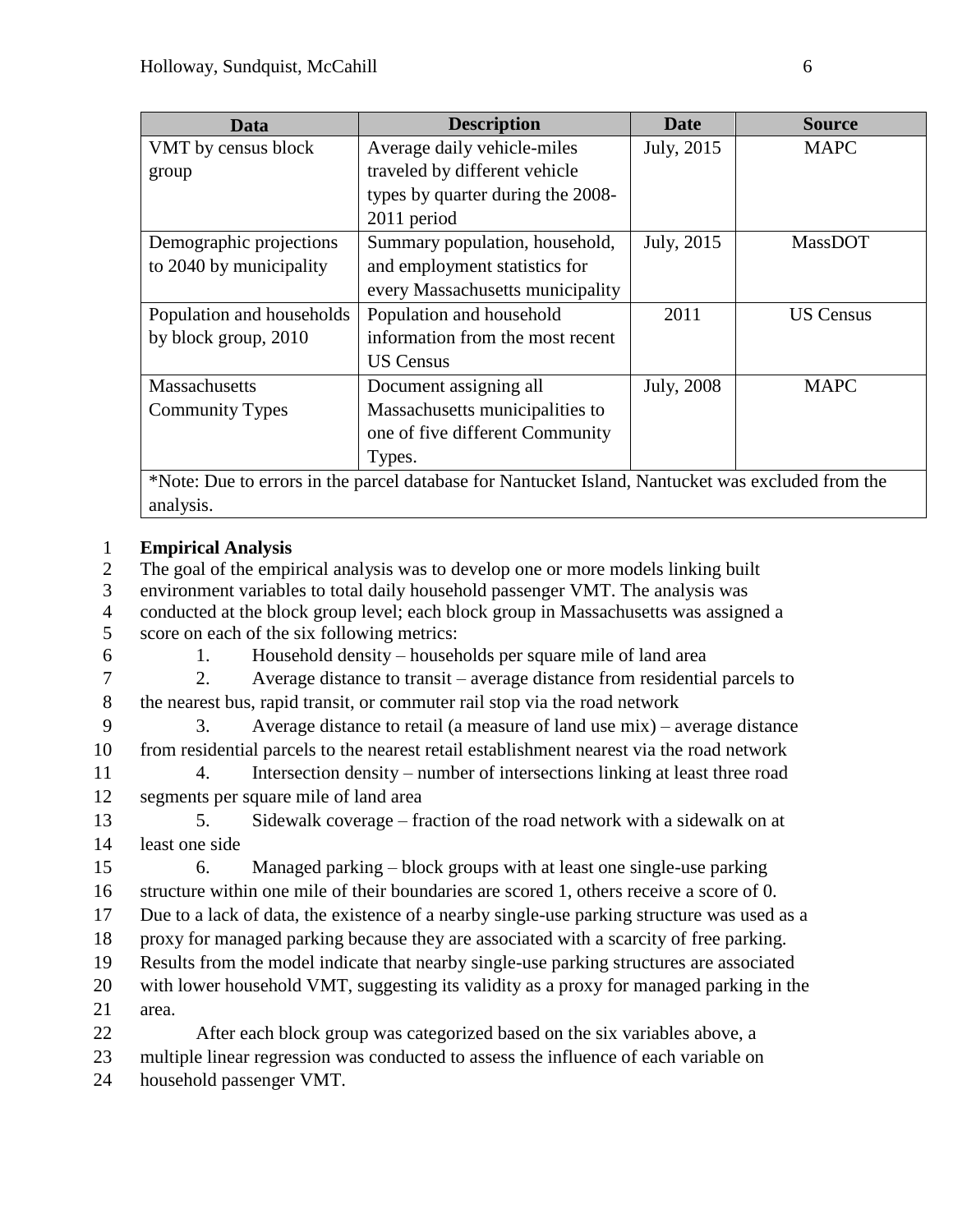#### **Business-As-Usual Scenarios**

- To develop business-as-usual (BAU) scenarios, municipalities were grouped according to
- their Community Type (Figure 1). Communities within each type share similarities in
- land use, housing patterns, and recent and projected development patterns. Total
- projected households in 2020, 2030, and 2040 in each Community Type were calculated
- using data from the Massachusetts Department of Transportation demographic
- projections for each municipality.
- Average daily passenger VMT was assigned to households in each Community
- Type using the regression equation developed during the empirical analysis phase,
- holding all built environment variables constant.



## $\frac{11}{12}$

**FIGURE 1 Massachusetts Community Types.**

#### **Policy Scenarios**

- A variety of policy packages were evaluated to estimate their likely impact on passenger VMT. The policy packages that were evaluated can be divided into three types:
- 16 Those that change the built environment in ways expected to reduce VMT
- based on the empirical analysis, such as increasing intersection density or sidewalk
- coverage
- 19 Those that direct the state's population growth towards lower VMT
- Community Types
- 
- **Combinations of built environment and population shift policies.**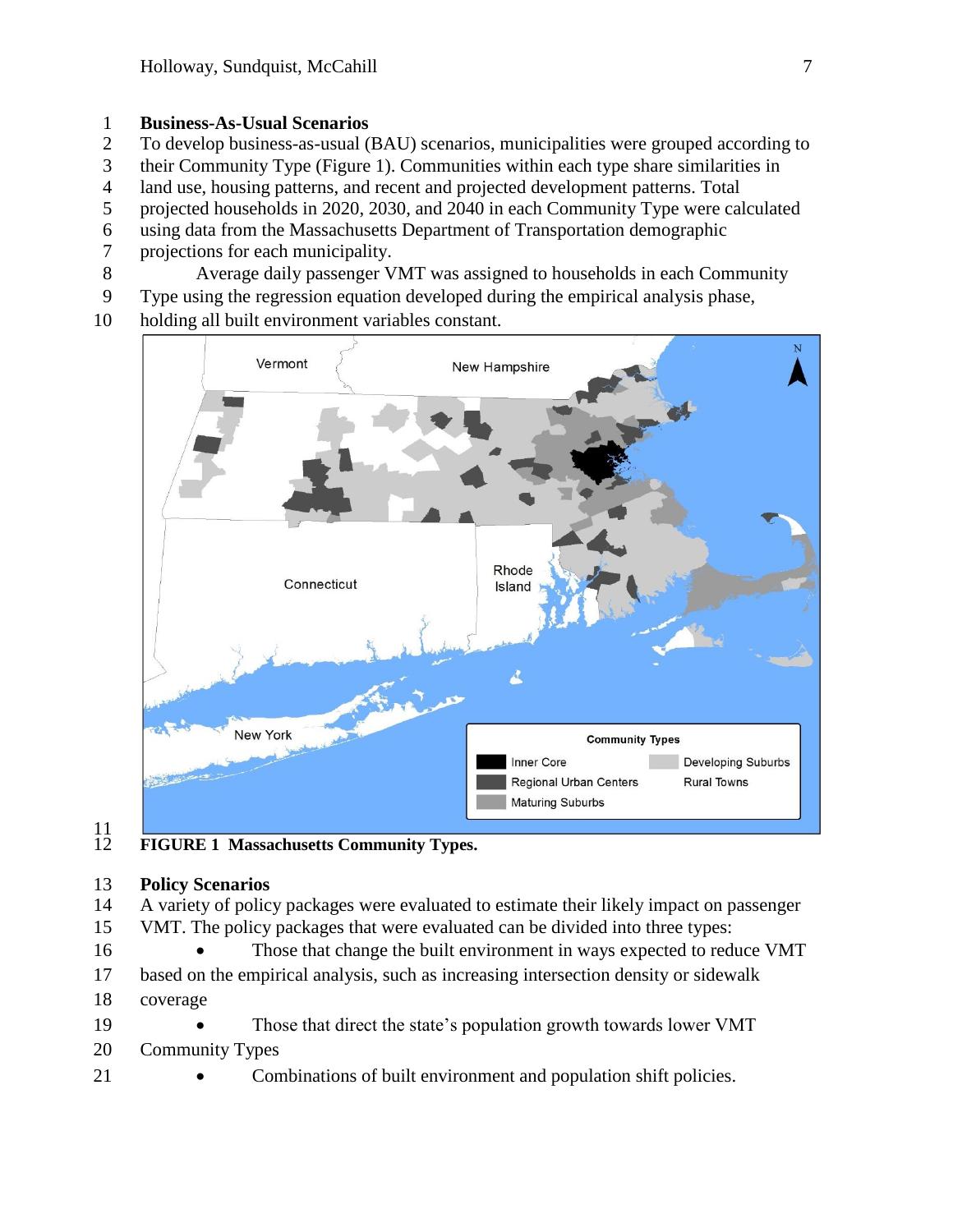#### 1 **Limitations**

- 2 Two limitations to the applicability of our findings relate to residential self-selection and
- 3 the infeasibility of substantially increasing housing density (policy scenario B.2) given 4 the state's slow rate of growth.
- 5 While walkable neighborhoods are likely to attract residents interested shifting
- 6 some of their trips from auto to walking or biking, this is unlikely to overwhelm the
- 7 effects of changes to the built environment. Surveys indicate that modal preferences
- 8 normally fall below other considerations in housing decisions and research indicates that
- 9 the built environment affects household travel attitudes over time (*12*). In addition,
- 10 demand for housing in walkable and transit-oriented environments tends to exceed supply
- 11 (*12*).
- 12 Policy scenario B.2, which calls for increasing average household densities across
- 13 the state in all Community Types other than Rural Towns, is likely unfeasible under
- 14 current growth projections. However, the scenario was included to evaluate the
- 15 importance of household density relative to other variables.

### 16 **RESULTS**

#### 17 **Empirical Analysis**

18 All six built environment variables evaluated were found to be significantly related to

19 household passenger VMT. Table 2 compares the five Community Types according to

20 their household VMT and the built environment variables included in the analysis.

21 **TABLE 2 Comparison of Community Types on Key Variables**

| <b>Community</b><br><b>Type</b>                                                                     | <b>Mean</b><br><b>Distance</b><br>to<br><b>Transit</b><br>(m <sub>i</sub> ) | <b>Mean</b><br><b>Intersection</b><br><b>Density (per</b><br>sq. mi) | <b>Mean</b><br><b>Distance</b><br>to Retail<br>(m <sub>i</sub> ) | <b>Mean</b><br><b>Household</b><br><b>Density (per</b><br>sq. mi) | <b>Mean</b><br><b>Managed</b><br><b>Parking</b> | <b>Mean</b><br><b>Sidewalk</b><br>Coverage | <b>Mean Daily</b><br><b>Passenger</b><br><b>VMT</b> per<br><b>Household</b><br>2008-2011 |
|-----------------------------------------------------------------------------------------------------|-----------------------------------------------------------------------------|----------------------------------------------------------------------|------------------------------------------------------------------|-------------------------------------------------------------------|-------------------------------------------------|--------------------------------------------|------------------------------------------------------------------------------------------|
| Inner Core                                                                                          | 0.12                                                                        | 278                                                                  | 0.16                                                             | 8,683                                                             | 0.63                                            | 0.79                                       | 26.82                                                                                    |
| Regional Urban<br>Centers                                                                           | 0.53                                                                        | 169                                                                  | 0.32                                                             | 3.003                                                             | 0.33                                            | 0.56                                       | 40.68                                                                                    |
| Maturing<br><b>Suburbs</b>                                                                          | 0.83                                                                        | 105                                                                  | 0.60                                                             | 1.001                                                             | 0.06                                            | 0.34                                       | 52.96                                                                                    |
| Developing<br><b>Suburbs</b>                                                                        | 1.97                                                                        | 51                                                                   | 0.69                                                             | 510                                                               | 0.04                                            | 0.22                                       | 62.04                                                                                    |
| <b>Rural Towns</b>                                                                                  | 4.51                                                                        | 10                                                                   | 1.29                                                             | 44                                                                | 0.01                                            | 0.02                                       | 67.27                                                                                    |
| See Empirical Analysis section, below TABLE 1, for additional information on units and methodology. |                                                                             |                                                                      |                                                                  |                                                                   |                                                 |                                            |                                                                                          |

- 22 Because less densely developed areas are less likely to have transit service, sidewalks, or
- 23 managed parking the regression equation developed for Rural Towns and Developing
- 24 Suburbs excludes these variables (Table 3). The equation used for communities in the
- 25 Inner Core, Regional Urban Centers, and Maturing Suburbs includes all built
- 26 environment variables (Table 4).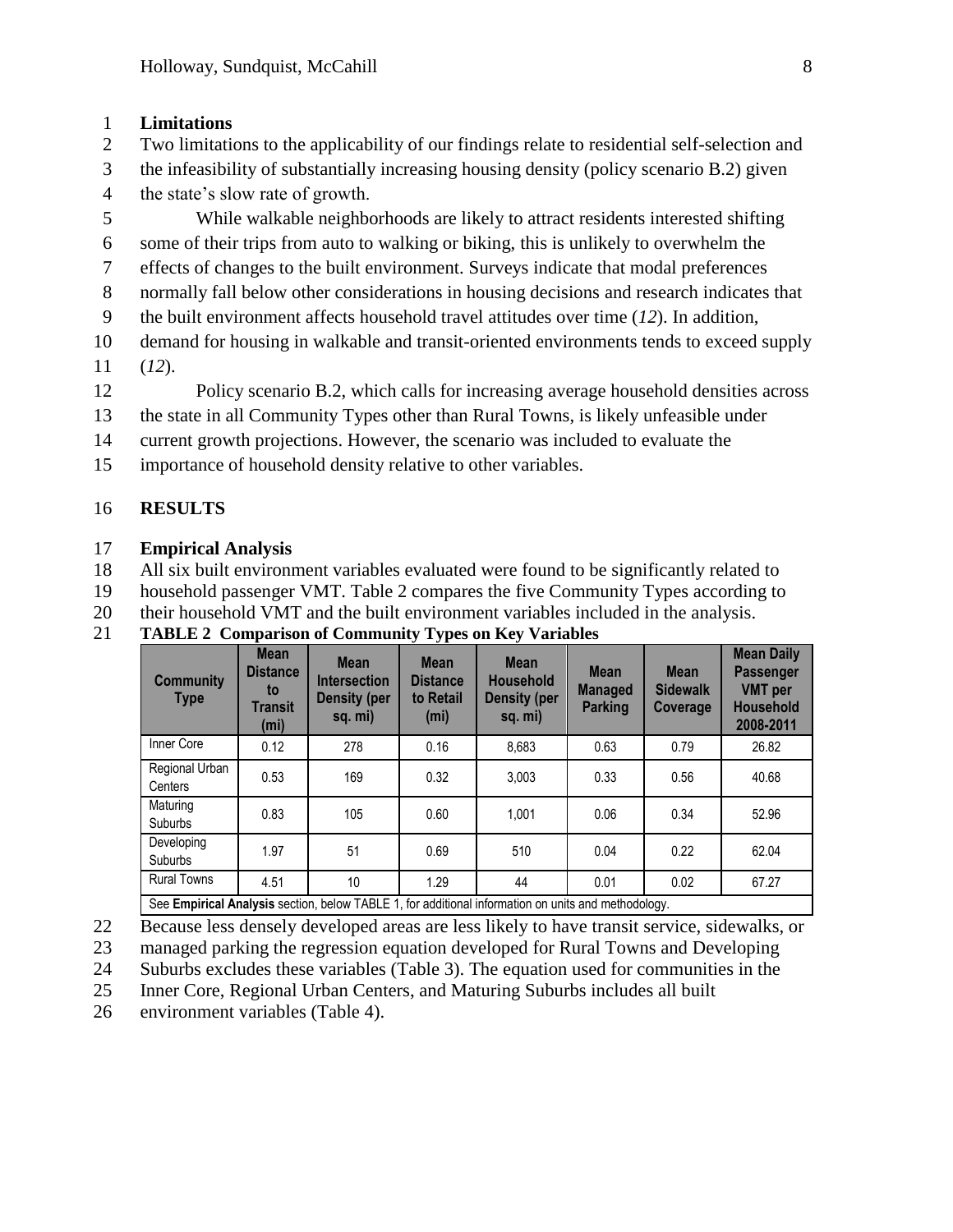# 1 **TABLE 3 Regression Equation - Average passenger VMT per household per day, Rural**

2 **Towns and Developing Suburbs**

|                                            | <b>Unstandardized</b><br><b>Coefficients</b> | <b>Standardized</b><br><b>Coefficients</b> | p-value |
|--------------------------------------------|----------------------------------------------|--------------------------------------------|---------|
| (Constant)                                 | 62.226                                       |                                            | 0.000   |
| Average distance to nearest retail (miles) | 7.439                                        | 0.309                                      | 0.000   |
| Intersection density (per square mile)     | $-0.037$                                     | $-0.136$                                   | 0.000   |
| Household density (per square mile)        | $-0.007$                                     | $-0.308$                                   | 0.000   |
| $R^2 = 0.40$                               |                                              |                                            |         |

# 3 **TABLE 4 Regression Equation - Average passenger VMT per household per day, Inner**

#### 4 **Core, Regional Urban Centers, and Maturing Suburbs**

| o                                           | o<br><b>Unstandardized</b><br><b>Coefficients</b> | <b>Standardized</b><br><b>Coefficients</b> | p-value |
|---------------------------------------------|---------------------------------------------------|--------------------------------------------|---------|
| (Constant)                                  | 47.572                                            |                                            | 0.000   |
| Average distance to nearest retail (miles)  | 8.537                                             | 0.196                                      | 0.000   |
| Intersection density (per square mile)      | $-0.009$                                          | $-0.082$                                   | 0.000   |
| Average distance to nearest transit (miles) | 2.533                                             | 0.136                                      | 0.000   |
| Sidewalk coverage (intersections per mile)  | $-9.835$                                          | $-0.202$                                   | 0.000   |
| Household density (per square mile)         | $-0.001$                                          | $-0.249$                                   | 0.000   |
| Parking Scarcity (y/n)                      | $-6.362$                                          | $-0.201$                                   | 0.000   |
| $R^2 = 0.585$                               |                                                   |                                            |         |

#### 5 **Business-As-Usual Scenarios**

- 6 BAU passenger VMT projections for 2020, 2030, and 2040 were developed for each
- 7 Community Type by multiplying the number of projected households by the average
- 8 daily household passenger VMT predicted by the regression equation, assuming no
- 9 change in the built environment. Table 5 details the projected daily passenger VMT in
- 10 each Community Type in 2020, 2030, and 2040.

#### 11 **TABLE 5 Projected Daily Passenger VMT by Community Type, BAU - 2020-2040**

|                                                |                                                           |                   | 2020                                      |                   | 2030                                             |                   | 2040                                      |  |
|------------------------------------------------|-----------------------------------------------------------|-------------------|-------------------------------------------|-------------------|--------------------------------------------------|-------------------|-------------------------------------------|--|
| <b>MAPC</b><br><b>Community</b><br><b>Type</b> | Average<br><b>Daily</b><br><b>Household</b><br><b>VMT</b> | <b>Households</b> | <b>Passenger</b><br><b>VMT</b> per<br>Day | <b>Households</b> | <b>Passenger</b><br><b>VMT</b> per<br><b>Day</b> | <b>Households</b> | <b>Passenger</b><br><b>VMT</b> per<br>Day |  |
| Inner Core                                     | 26.25                                                     | 618.506           | 16,236,322                                | 668,852           | 17,557,949                                       | 708,541           | 18,599,820                                |  |
| Regional Urban<br>Centers                      | 39.56                                                     | 850.636           | 33,648,347                                | 890.325           | 35,218,313                                       | 910.083           | 35,999,874                                |  |
| Maturing<br>Suburbs                            | 49.07                                                     | 512.810           | 25.163.002                                | 538.037           | 26.400.862                                       | 548.342           | 26,906,516                                |  |
| Developing<br>Suburbs                          | 61.90                                                     | 693.191           | 42.911.739                                | 736.445           | 45.589.362                                       | 757.084           | 46.867.012                                |  |
| <b>Rural Towns</b>                             | 71.14                                                     | 45.066            | 3,206,164                                 | 44.905            | 3,194,710                                        | 43.367            | 3,085,291                                 |  |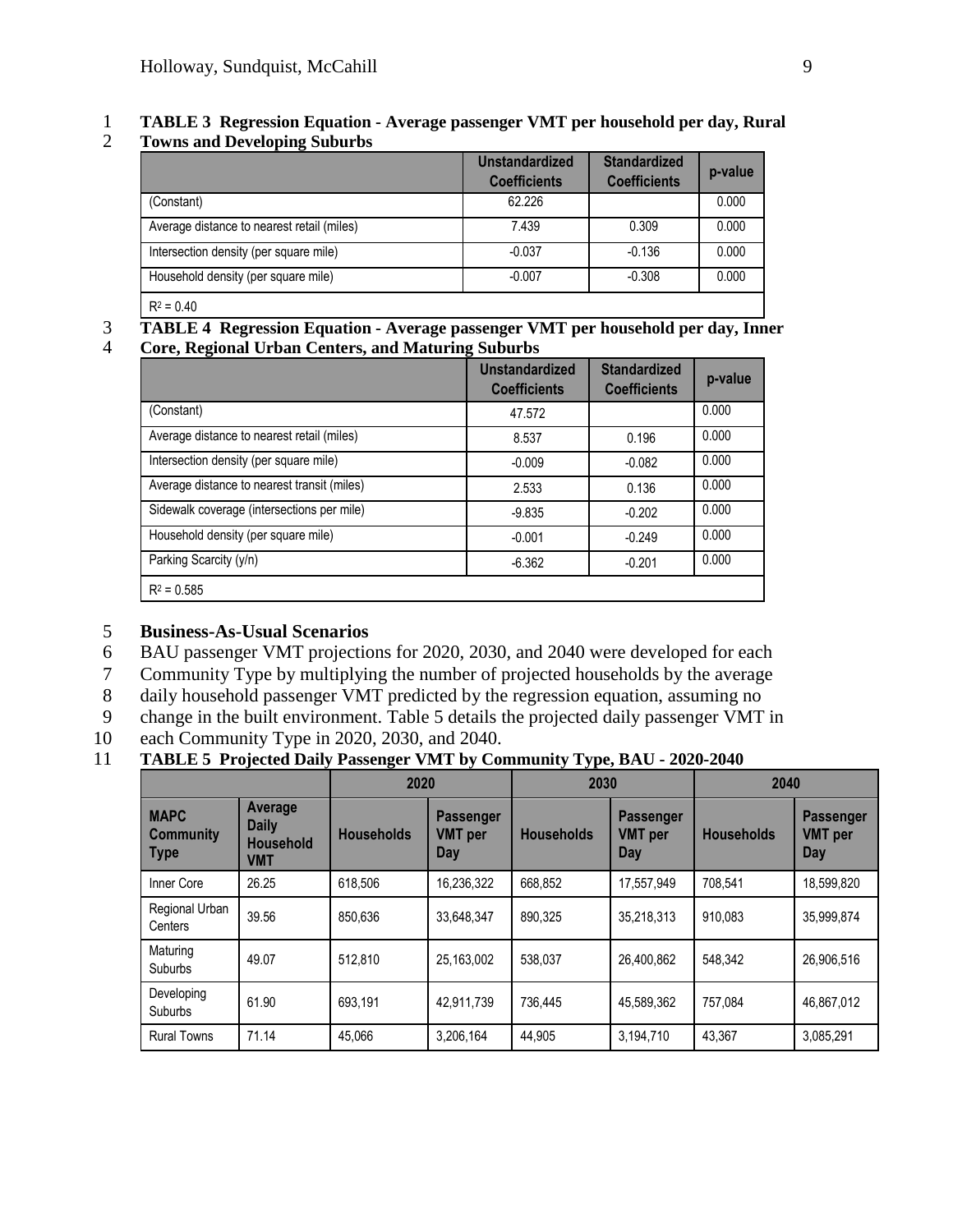#### **Policy Scenarios**

- The model used to evaluate the impacts of VMT-reduction policies is based on built
- environment variables, average daily household VMT between 2008 and 2011, and
- projected demographic changes through 2040. Because it is based on the registered
- location of passenger vehicles and includes only certain built environment and
- demographic variables, the analysis is limited by these factors.

### *Focus growth in low-VMT communities*

Shifting population growth towards lower VMT communities is one way to reduce auto-

- related GHG emissions. There are several ways that states can influence where growth
- and development can occur. They can offer grants or other incentives to local
- governments that zone for increased residential density or boost density through other
- programs, such as transfer of development rights (TDR); and they can revise existing
- development review measures that may make it more difficult to develop land in dense urban areas than on the urban fringe.
- Two focused growth scenarios were modeled for their effect on statewide passenger VMT:
- A.1 Shift 50% of projected population growth in Rural Towns, Developing Suburbs, Maturing Suburbs, and Regional Urban Centers, to the Community Type with the next highest density classification.
- A.2 Shift 50% of total projected growth in Developing Suburbs and Maturing Suburbs into urban Community Types, divided evenly between the Inner Core and Regional Urban Centers.
- *Change the built environment to reduce household VMT*
- 24 Changing the built environment to enable more non-SOV trips and/or reduce the length of car trips can reduce VMT in all types of community. Household VMT is significantly correlated with the distance from homes to retail destinations, household density, transit accessibility, sidewalk coverage, parking scarcity, and intersection density.
- To ensure that the degree of change to the built environment variables used in the policy scenarios was consistent across variables, the level of change was set as moving  $f$  from a variable's current mean level in a Community Type to the current  $25<sup>th</sup>$  or  $75<sup>th</sup>$
- percentile level in that Community Type—depending on whether the variable is
- correlated positively or negatively with VMT—by 2040. In the interim years of 2020 and
- 2030, progress is assumed to be 1/3 and 2/3, respectively, of the way towards the 2040
- 34 goal. Table 6 details the mean, median, and  $25<sup>th</sup>/75<sup>th</sup>$  percentile values for each variable in
- block groups of each Community Type. Variables not included in the regression models
- are not shown. Because the managed parking variable was scored as either 1 or 0,
- depending on whether there was a single-use parking structure within a mile of the block
- group, the target for this variable was set as a 25 percent increase in the number of block
- groups in each community type with managed parking.

## **TABLE 6 Characteristics of Block Groups in Each Community Type**

| <b>Variable</b> |      | <b>Inner Core</b> | <b>Regional Urban</b><br><b>Centers</b> | <b>Maturing</b><br><b>Suburbs</b> | <b>Developing</b><br><b>Suburbs</b> | Rural<br>Towns |
|-----------------|------|-------------------|-----------------------------------------|-----------------------------------|-------------------------------------|----------------|
|                 | Mean | 0.16              | 0.32                                    | 0.60                              | 0.69                                | 1.29           |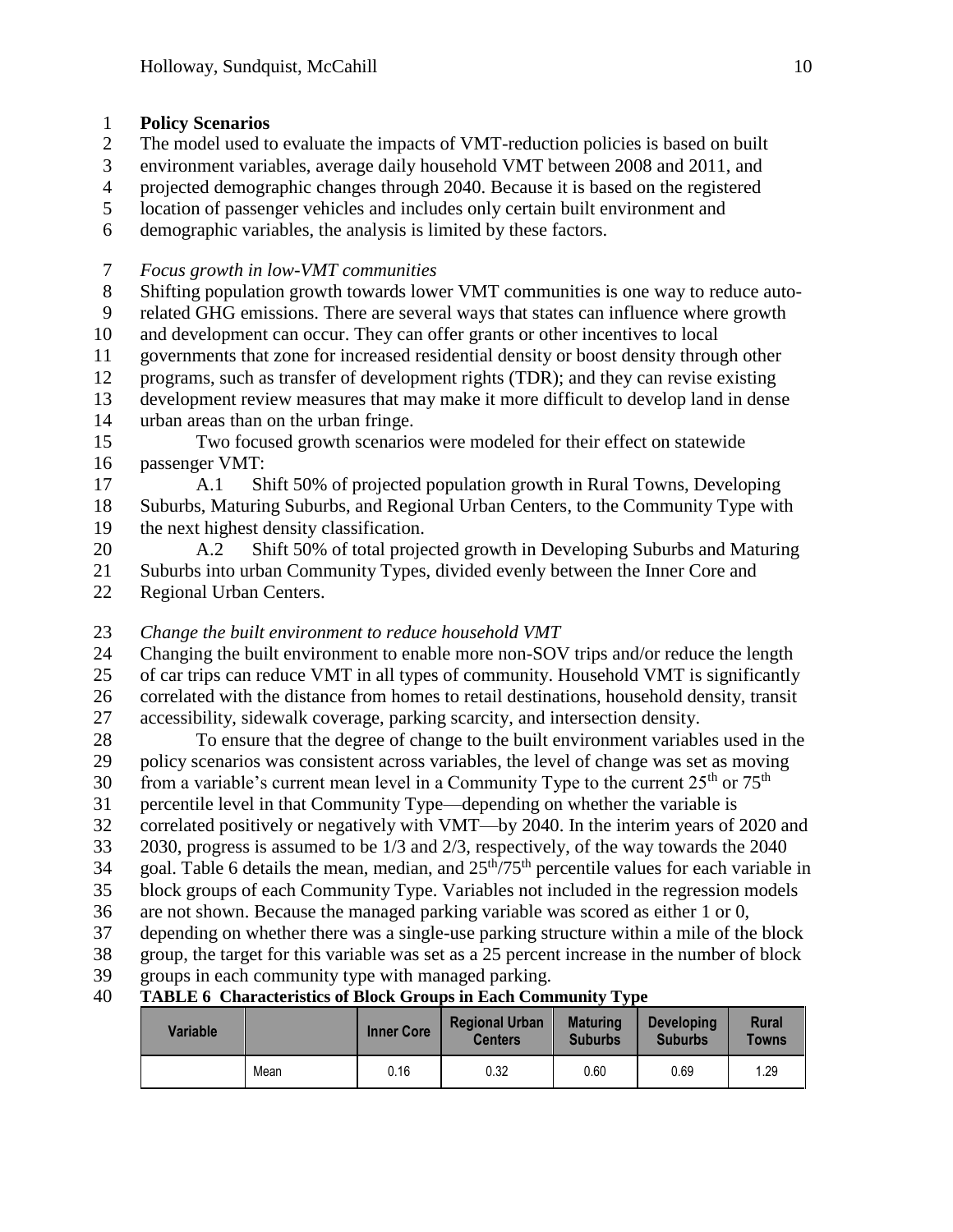## Holloway, Sundquist, McCahill 11

| Distance (mi) to                    | Median                 | 0.13   | 0.21  | 0.48  | 0.55 | 1.19           |
|-------------------------------------|------------------------|--------|-------|-------|------|----------------|
| nearest retail                      | 25th percentile        | 0.08   | 0.12  | 0.31  | 0.32 | 0.82           |
|                                     | Mean                   | 8,683  | 3,002 | 1,001 | 510  | 44             |
| Households per<br>square mile       | Median                 | 6,190  | 2,283 | 687   | 286  | 23             |
|                                     | 75th percentile        | 10,176 | 4,202 | 1,373 | 669  | 38             |
| Percent of road                     | Mean                   | 0.79   | 0.56  | 0.34  |      |                |
| network with<br>sidewalks on at     | Median                 | 0.87   | 0.58  | 0.30  |      |                |
| least one side                      | 75th percentile        | 0.96   | 0.83  | 0.53  |      |                |
|                                     | Mean                   | 0.12   | 0.53  | 0.83  |      |                |
| Distance (mi) to<br>nearest transit | Median                 | 0.09   | 0.22  | 0.56  |      |                |
|                                     | 25th percentile        | 0.06   | 0.11  | 0.26  |      |                |
|                                     | Mean                   | 278    | 169   | 105   | 51   | 10             |
| Intersections per<br>square mile    | Median                 | 248    | 154   | 85    | 34   | $\overline{5}$ |
|                                     | 75th percentile        | 342    | 233   | 144   | 72   | 10             |
| Managed                             | Mean                   | 0.63   | 0.33  | 0.06  |      |                |
| parking                             | 25 percent<br>increase | 0.79   | 0.41  | 0.08  |      |                |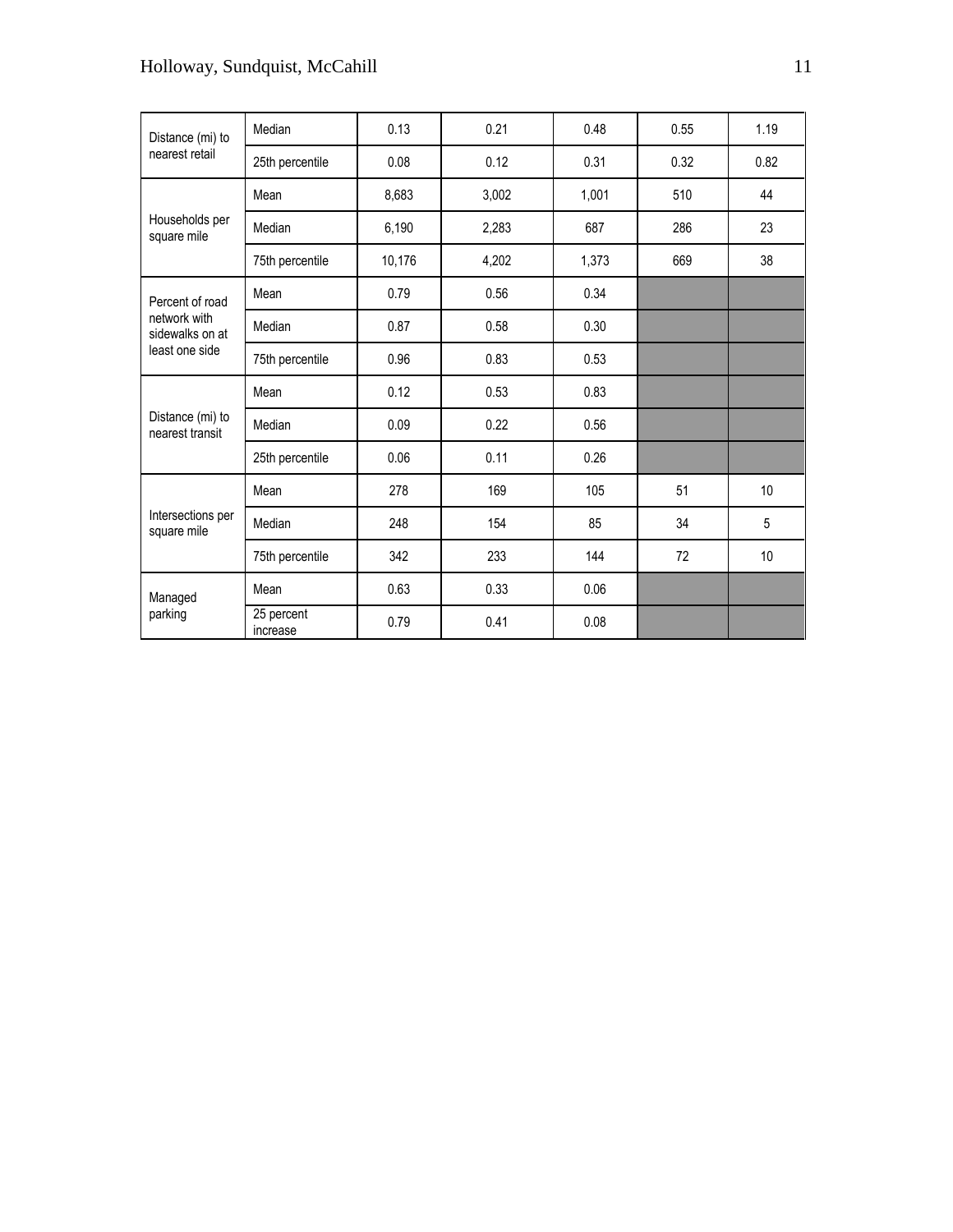- 1 Basing targets for each variable on their  $25<sup>th</sup>/75<sup>th</sup>$  percentile level, ensures that proposed
- changes would represent an evolution towards the denser better networked
- neighborhoods that already exist within each Community Type. In Figure 2, which details
- the household density of block groups in Brockton, Massachusetts, a Regional Urban
- Center, the two block groups which are identified have densities very close to the mean
- 6 and  $75<sup>th</sup>$  percentile levels in Regional Urban Centers across the state. 25 percent of block
- groups in each Community Type already exceed 2040 built environment targets and
- many communities, like Brockton, include neighborhoods that meet these targets.



 $\frac{9}{10}$ 

**FIGURE 2 Mean and 75th percentile densities in Brockton, MA.**

 Eight built environment scenarios were modeled to determine their impact on passenger VMT through 2040, relative to the BAU scenario:

 B.1 Increase land use mix – Reduce the average distance between residences 14 and their nearest retail establishment in all Community Types to the  $25<sup>th</sup>$  percentile level.

 B.2 Increase household density – Increase average household density in all 16 Community Types, except Rural Towns, to the  $75<sup>th</sup>$  percentile level. Because the  $75<sup>th</sup>$  percentile household density in Rural Towns is below the 2010 mean, household density in these areas is held constant through 2040. This level of densification is likely unfeasible under current growth projections.

B.3 B.1 and B.2 – Increase both household density and land use mix.

 B.4 Improve sidewalk coverage – Increase average sidewalk network coverage (percentage of road miles with a sidewalk of at least 3 feet in width on at least one side)

23 to the 75<sup>th</sup> percentile in the Inner Core, Regional Urban Centers, and Maturing Suburbs.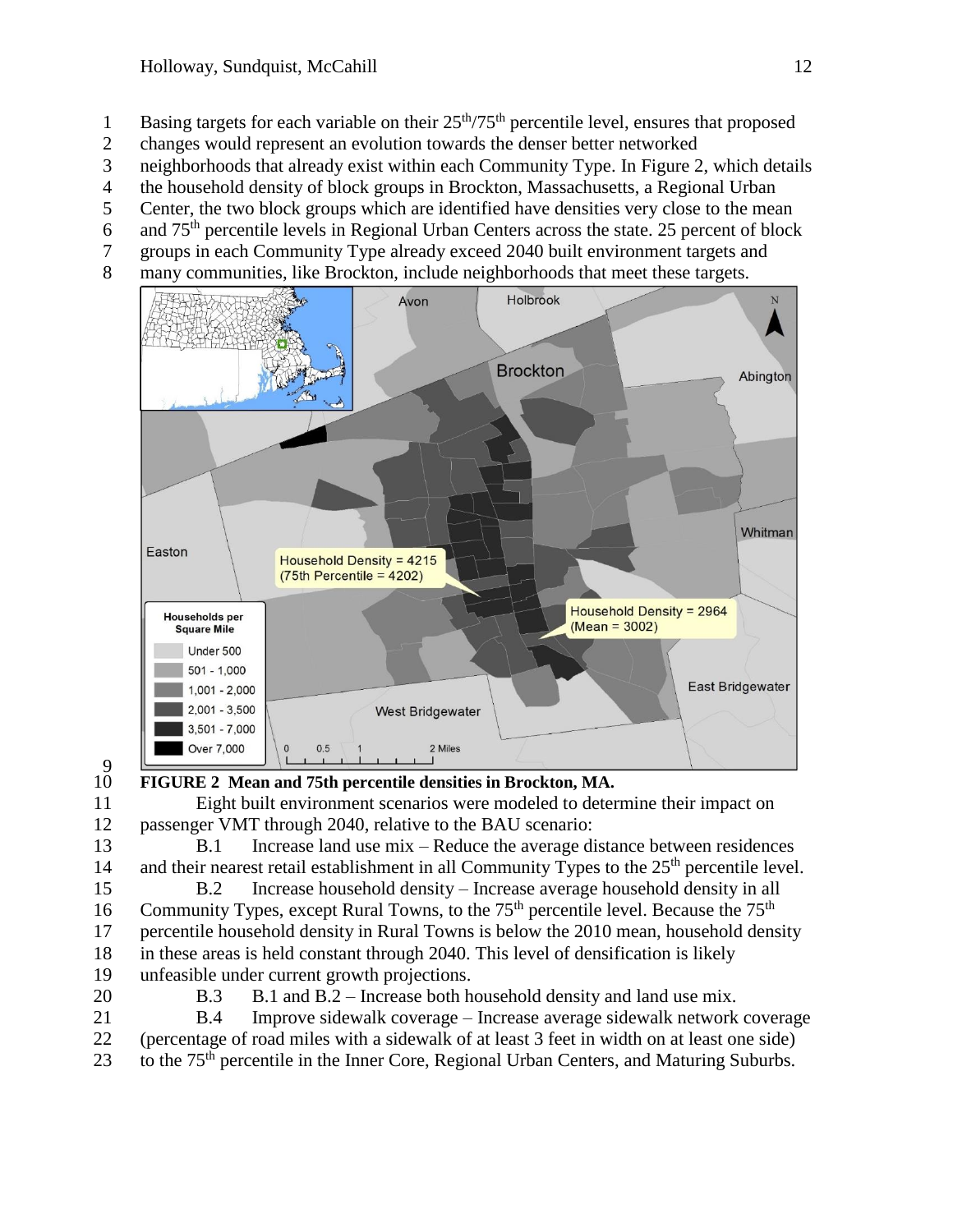B.5 Improve transit access – Decrease the average distance from residences to 2 the nearest transit stop to the  $25<sup>th</sup>$  percentile level in the Inner Core, Maturing Suburbs and Regional Urban Centers.

 $\mu$  B.6 Increase intersection density – Increase intersection density to the 75<sup>th</sup> percentile level in all Community Types except the Inner Core. Inner Core communities are excluded because these areas are already heavily developed with very high intersection densities.

 B.7 Reduce the availability of free parking – Increase the number of block groups in each Community Type with managed parking by 25 percent, excluding Rural Towns and Developing Suburbs.

 B.8 All Built environment measures – Increase land use mix, household density, sidewalk coverage, transit accessibility, and intersection density, and reduce the availability of free parking.

 *Combine policies to focus growth and make changes to the built environment to reduce VMT*

- Combining policies to encourage population growth in low-VMT communities with those
- that help to reduce VMT in existing communities is likely to offer the largest reductions in passenger VMT.
- C.1 A.1 and B.1 Shift 50 percent of projected population growth to the next higher density Community Type and increase land use mix.
- C.2 A.2 and B.1 Shift 50 percent of projected population growth in the suburban Community Types into urban Community Types and increase land use mix.
- C.3 A.1 and B.2 Shift 50 percent of projected population growth to the next higher density Community Type and increase household density.
- C.4 A.2 and B.2 Shift 50 percent of projected population growth in the suburban Community Types into urban Community Types and increase household density.
- C.5 A.1 and B.8 Shift 50 percent of projected population growth to the next higher density Community Type and enact all built environment measures.
- C.6 A.2 and B.8 Shift 50 percent of projected population growth in the suburban Community Types into urban Community Types and enact all built
- environment measures.

### **Findings**

Table 7 details the results of the scenario analysis. The most effective single way to

- reduce VMT proved to be reducing the distance from residences to retail establishments,
- i.e. increasing land use mix. Increasing land use mix (B.1) could reduce statewide
- passenger VMT by 4.3 percent by 2040, relative to the business-as-usual (BAU) scenario.
- Implementing all built environment measures (B.8) could reduce VMT by 13.6 percent
- by 2040. If all built environment measures are enacted and population growth is focused
- in more urban areas (C.6), VMT could be reduced by more than 15 percent relative to
- BAU by 2040. Only the policy packages that include all built environment measures
- would be expected to reduce statewide passenger VMT below its 2010 level by 2040.
- The relatively minor impact of scenarios A.1 and A.2, which shift population
- growth to lower VMT areas of the state is due to the state's relatively slow population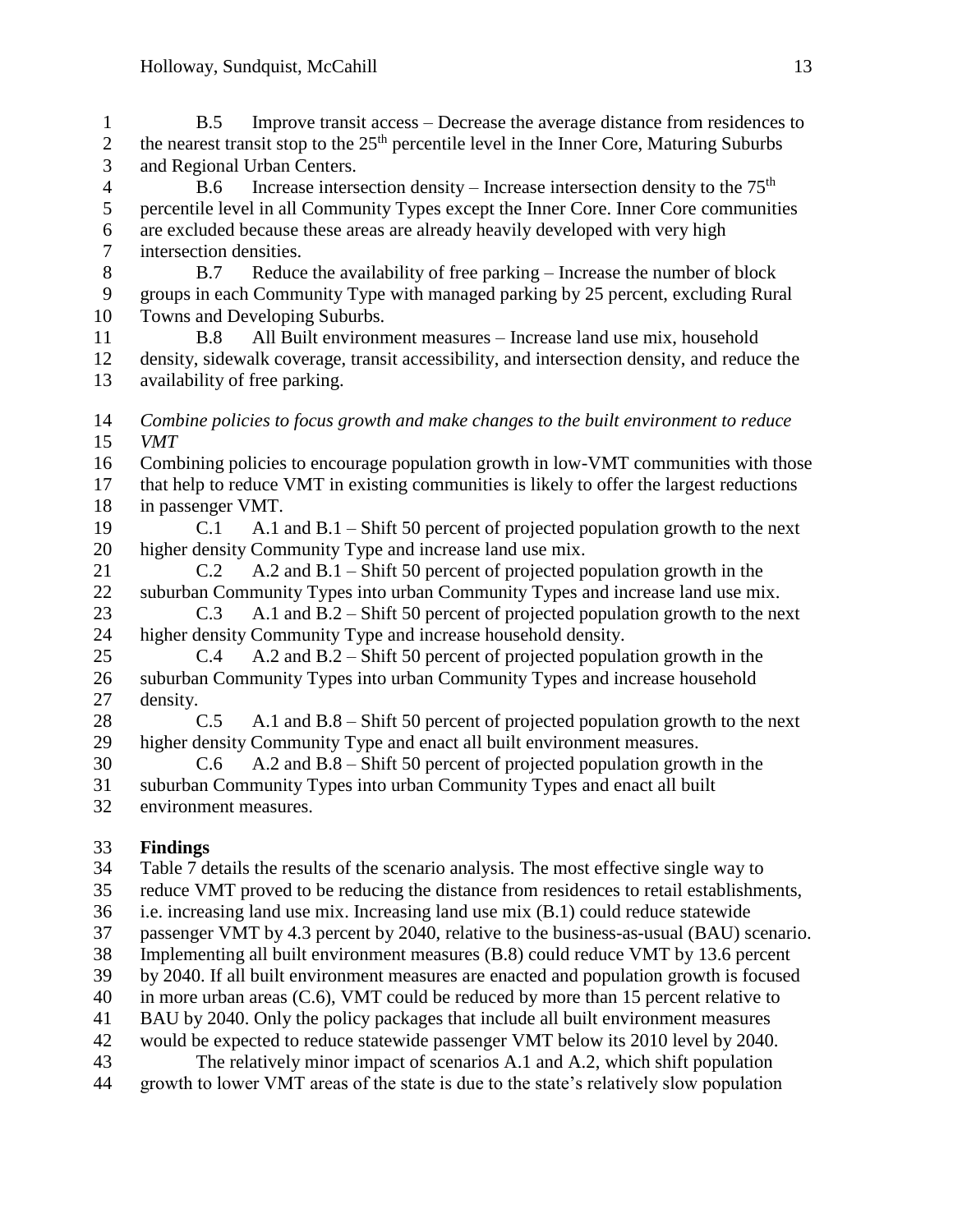- 1 growth, in faster growing states these types of strategies would be likely to have a larger
- 2 impact.
- 3 **TABLE 7 Projected Policy Impacts**

| <b>Scenario</b> |                                                                                                                                           | Change<br>in VMT<br>from BAU<br>2020 | <b>Percent</b><br>change in<br><b>VMT</b> from<br><b>BAU 2020</b> | Change in<br><b>VMT</b> from<br><b>BAU 2030</b> | <b>Percent</b><br>change in<br><b>VMT</b> from<br><b>BAU 2030</b> | <b>Change in</b><br><b>VMT</b> from<br><b>BAU 2040</b> | <b>Percent</b><br>change in<br><b>VMT</b> from<br><b>BAU 2040</b> |
|-----------------|-------------------------------------------------------------------------------------------------------------------------------------------|--------------------------------------|-------------------------------------------------------------------|-------------------------------------------------|-------------------------------------------------------------------|--------------------------------------------------------|-------------------------------------------------------------------|
| A.1             | Shift 50% of forecast population<br>growth into next highest density<br>Community Type                                                    | $-759,274$                           | $-0.6%$                                                           | $-1,420,902$                                    | $-1.1%$                                                           | $-1,733,820$                                           | $-1.3%$                                                           |
| A.2             | Shift 50% of forecast population<br>growth in Developing Suburbs<br>and Maturing Suburbs into<br>Regional Urban Centers and<br>Inner Core | $-954,754$                           | $-0.8%$                                                           | $-1,785,854$                                    | $-1.4%$                                                           | $-2,168,419$                                           | $-1.6%$                                                           |
| B.1             | Increase land use mix                                                                                                                     | $-1,738,728$                         | $-1.4%$                                                           | $-3,666,144$                                    | $-2.9%$                                                           | $-5,637,363$                                           | $-4.3%$                                                           |
| B.2             | Increase household density<br>(outside of Rural Towns)                                                                                    | $-968,256$                           | $-0.8%$                                                           | $-2,056,665$                                    | $-1.6%$                                                           | $-3,195,033$                                           | $-2.4%$                                                           |
| B.3             | Increase land use mix and<br>household density                                                                                            | $-2,706,984$                         | $-2.2%$                                                           | $-5,722,809$                                    | $-4.5%$                                                           | $-8,832,396$                                           | $-6.7%$                                                           |
| B.4             | Improve sidewalk coverage<br>(outside of Rural Towns and<br>Developing Suburbs)                                                           | $-1,429,499$                         | $-1.2%$                                                           | $-3,017,573$                                    | $-2.4%$                                                           | $-4,665,041$                                           | $-3.5%$                                                           |
| B.4             | Improve transit accessibility<br>(outside of Rural Towns and<br>Developing Suburbs)                                                       | $-576,957$                           | $-0.5%$                                                           | $-1,211,083$                                    | $-0.9%$                                                           | $-1,858,409$                                           | $-1.4%$                                                           |
| B.6             | Increase intersection density<br>(outside of Inner Core)                                                                                  | $-397,314$                           | $-0.3%$                                                           | $-837,520$                                      | $-0.7%$                                                           | $-1,286,970$                                           | $-1.0%$                                                           |
| B.7             | Decrease availability of free<br>parking (outside of Rural Towns<br>and Developing Suburbs)                                               | $-371,682$                           | $-0.3%$                                                           | -792,484                                        | $-0.6%$                                                           | $-1,239,968$                                           | $-0.9%$                                                           |
| B.8             | All built environment variables                                                                                                           | $-5,482,436$                         | $-4.5%$                                                           | $-11,581,469$                                   | $-9.1%$                                                           | $-17,882,784$                                          | $-13.6%$                                                          |
| C.1             | $A.1 + B.1$                                                                                                                               | $-2,483,679$                         | $-2.0%$                                                           | $-5,033,547$                                    | $-3.9%$                                                           | $-7,273,277$                                           | $-5.5%$                                                           |
| C.2             | $A.2 + B.1$                                                                                                                               | $-2,674,624$                         | $-2.2%$                                                           | $-5,381,587$                                    | $-4.2%$                                                           | $-7,677,814$                                           | $-5.8%$                                                           |
| C.3             | $A.1 + B.2$                                                                                                                               | $-1,727,866$                         | $-1.4%$                                                           | $-3,478,386$                                    | $-2.7%$                                                           | $-4,929,591$                                           | $-3.8%$                                                           |
| C.4             | $A.2 + B.2$                                                                                                                               | $-1,929,818$                         | $-1.6%$                                                           | $-3,867,666$                                    | $-3.0%$                                                           | $-5,408,588$                                           | $-4.1%$                                                           |
| C.5             | $A.1 + B.8$                                                                                                                               | $-6,242,118$                         | $-5.2%$                                                           | $-13,003,535$                                   | $-10.2%$                                                          | $-19,616,322$                                          | $-14.9%$                                                          |
| C.6             | $A.2 + B.8$                                                                                                                               | $-6,450,623$                         | $-5.3%$                                                           | $-13,418,009$                                   | $-10.5%$                                                          | $-20,144,442$                                          | $-15.3%$                                                          |

#### 4 **Conclusion**

- 5 The scenarios examined above assume relatively modest changes to the built
- 6 environment over a period of more than two decades. Under the scenarios that involve
- 7 changes to the built environment, high-VMT suburban areas would be developed to more
- 8 closely resemble existing lower-VMT areas in the state.
- 9 The results of the analysis demonstrate that modest changes can have significant
- 10 impacts over time, even in a slow growing state like Massachusetts. The changes to the
- 11 built environment modeled in the scenarios above do not make up an exhaustive list; due
- 12 to time and data limitations it was not possible to assess the effect of bicycle networks,
- 13 the relative importance of different types of retail, or the importance of schools, parks, or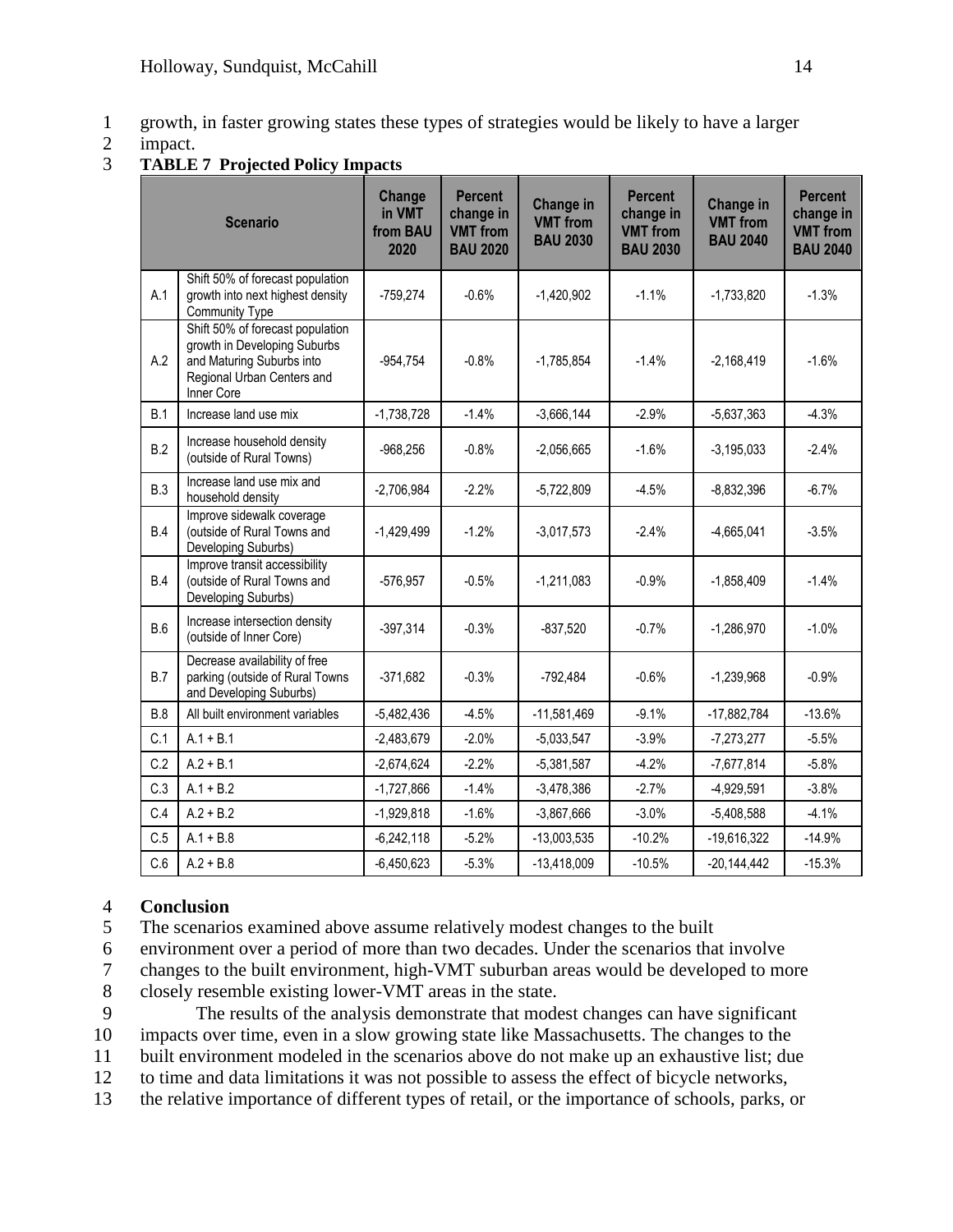- 1 other non-retail neighborhood destinations. In addition, because the focus of this project<br>2 was on residential passenger travel based on home location, the effects of smart growth a
- was on residential passenger travel based on home location, the effects of smart growth at
- 3 regional destinations—including employment, commercial, and entertainment centers—
- 4 was not addressed.<br>5 Despite thes 5 Despite these caveats, it is clear that policies that increase residential access to destinations through density, land use mix, and better connected transportation network
- 6 destinations through density, land use mix, and better connected transportation networks<br>7 that support non-auto modes can significantly reduce VMT.
- that support non-auto modes can significantly reduce VMT.